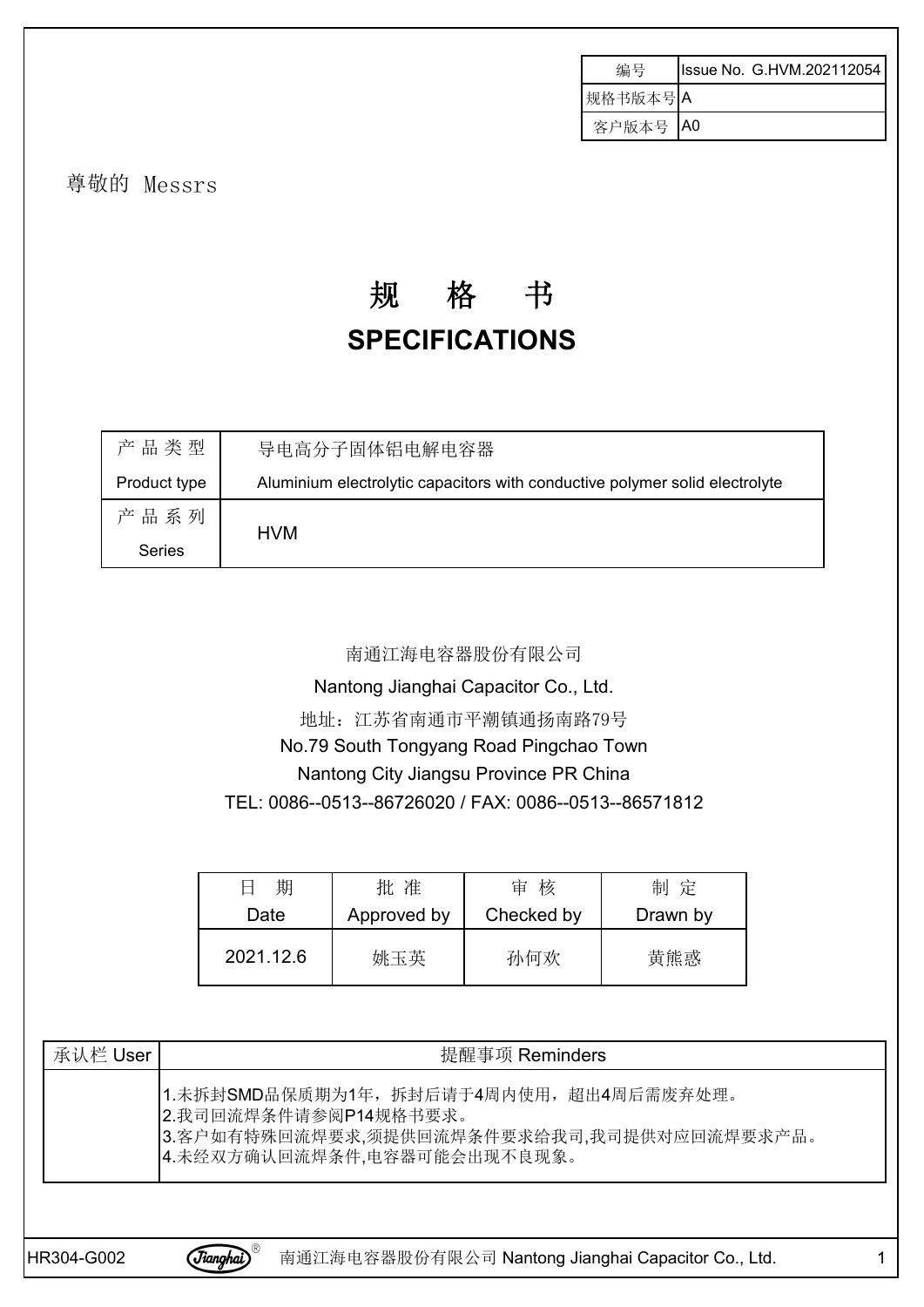## 目 录 Contents

| No.              | 项目<br>Item                                      | 页码<br>Page     |
|------------------|-------------------------------------------------|----------------|
| $\mathbf{1}$     | 适用范围 Scope                                      | $\overline{4}$ |
| $\overline{2}$   | 性能指标 Characteristics                            | $\overline{4}$ |
| 3                | 规格表 Specifications                              | 5              |
| $\overline{4}$   | 标志 Marking                                      | $6\,$          |
| 5                | 构造 Structure                                    | $\overline{7}$ |
| $6\phantom{1}6$  | 编码规则 Part number system                         | $\overline{7}$ |
| $\overline{7}$   | 特性 Characteristics                              | $8 - 12$       |
| 8                | 包装 Packing                                      | 13             |
| $\boldsymbol{9}$ | 环保方面 Environmental                              | 14             |
| 10               | 推荐回流焊曲线 Recommended reflow soldering conditions | 14             |
| 11               | 使用注意事项 Technical note                           | $15 - 18$      |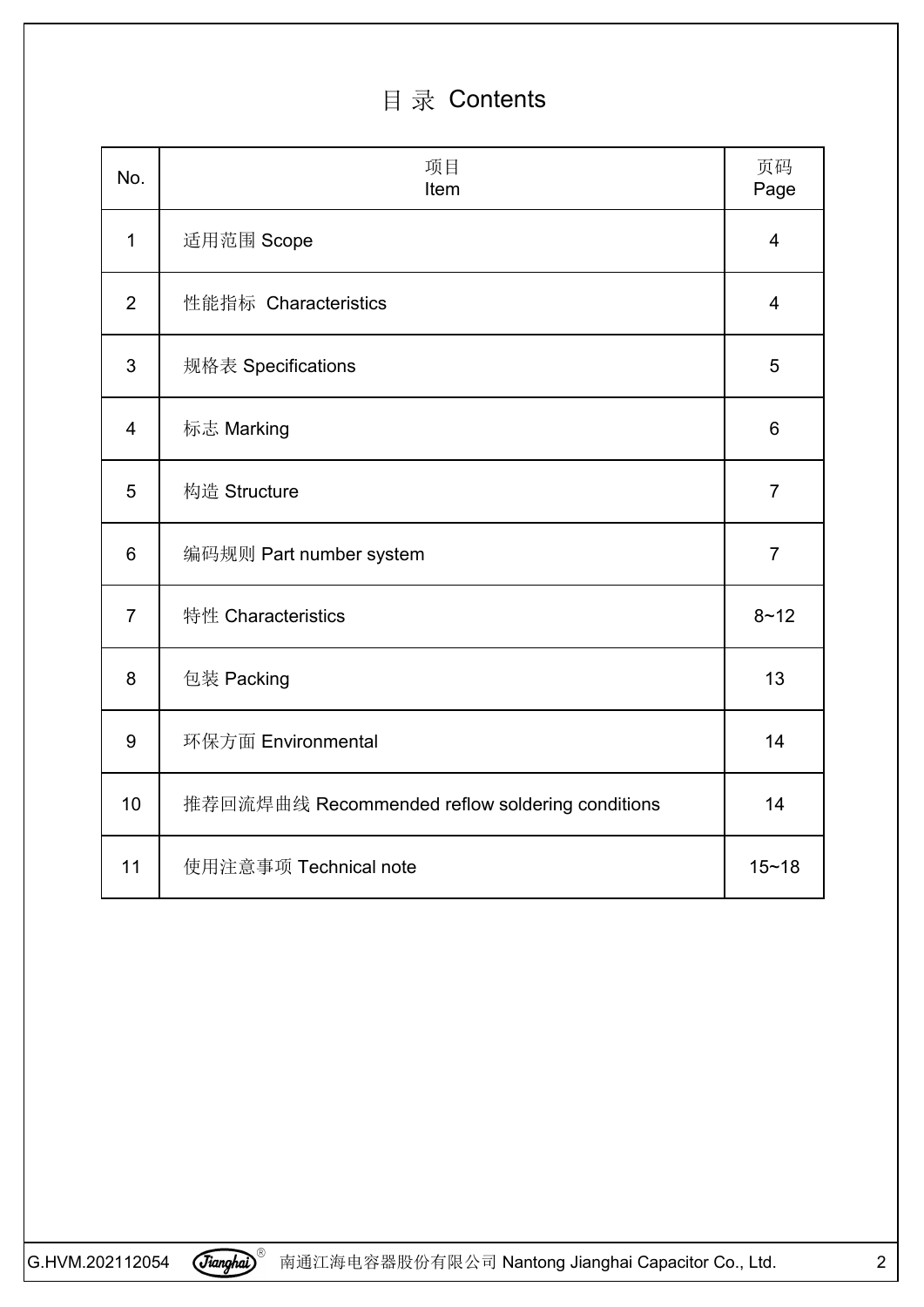## 规格书变更记录 (Change history of specification)

| 发行日期        | 版本           | 原因               | 内容                       | 页码      | 标记             | 发行编号            |
|-------------|--------------|------------------|--------------------------|---------|----------------|-----------------|
| Issued date | Edition      | Reason           | Contents                 | Page    | Mark           | Issue No.       |
| 2021.12.6   | $\mathsf{A}$ | 首次发行<br>Original | $\overline{\phantom{a}}$ | 1 to 18 | $\blacksquare$ | G.HVM.202112054 |
|             |              |                  |                          |         |                |                 |
|             |              |                  |                          |         |                |                 |
|             |              |                  |                          |         |                |                 |
|             |              |                  |                          |         |                |                 |
|             |              |                  |                          |         |                |                 |
|             |              |                  |                          |         |                |                 |
|             |              |                  |                          |         |                |                 |
|             |              |                  |                          |         |                |                 |
|             |              |                  |                          |         |                |                 |
|             |              |                  |                          |         |                |                 |
|             |              |                  |                          |         |                |                 |
|             |              |                  |                          |         |                |                 |
|             |              |                  |                          |         |                |                 |
|             |              |                  |                          |         |                |                 |
|             |              |                  |                          |         |                |                 |
|             |              |                  |                          |         |                |                 |
|             |              |                  |                          |         |                |                 |
|             |              |                  |                          |         |                |                 |
|             |              |                  |                          |         |                |                 |
|             |              |                  |                          |         |                |                 |
|             |              |                  |                          |         |                |                 |
|             |              |                  |                          |         |                |                 |
|             |              |                  |                          |         |                |                 |
|             |              |                  |                          |         |                |                 |
|             |              |                  |                          |         |                |                 |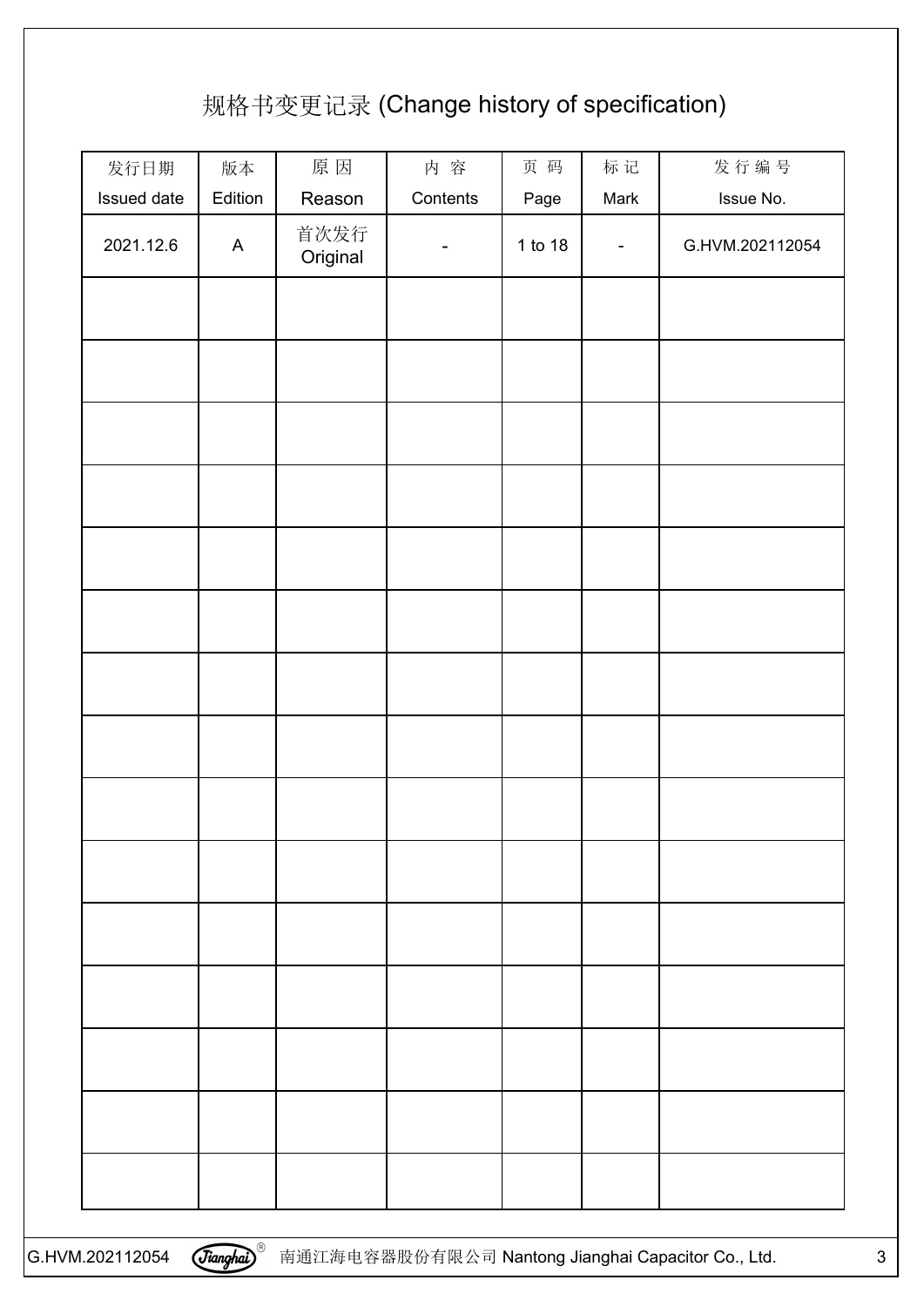### 1. 适用范围 Scope

本规格书适用于 HVM 系列固体导电高分子铝电解电容器。

This specification is applicable to HVM series aluminum electrolytic capacitors with conductive polymer solid electrolyte.

## 2. 性能指标 Characteristics

| No.            | 项目 Item                        | 规格值 Specifications                |
|----------------|--------------------------------|-----------------------------------|
| 1              | 额定电压 Rated voltage             | $10 - 25$<br>$\vee$               |
| $\overline{2}$ | 额定容量 Rated capacitance         | 100~1000<br>μF<br>20°C, 120Hz     |
| 3              | 尺寸 Case size                   | 见规格表                              |
| $\overline{4}$ | 容量允许偏差                         | $\frac{0}{0}$<br>±20              |
|                | Tolerance on rated capacitance |                                   |
| 5              | 浪涌电压 Surge voltage             | UR ×1.15                          |
| 6              | 漏电流 Leakage current            | 20℃, After 2 minutes<br>见规格表      |
| $\overline{7}$ | 损耗角正切                          | 20°C, 120Hz<br>见规格表               |
|                | Tangent of loss angle (tano)   |                                   |
| 8              | 等效串联电阻 ESR                     | 100 kHz<br>见规格表                   |
| 9              | 额定纹波电流                         | 见规格表<br>105℃, 100 kHz             |
|                | Rated ripple current           |                                   |
| 10             | 温度范围                           | $-55$<br>105<br>to<br>$^{\circ}C$ |
|                | Category temperature range     |                                   |
| 11             | 额定寿命 Lifespan                  | 105<br>2000<br>°C,<br>h           |

纹波电流频率系数 Frequency coefficient for ripple current

| 频率<br>Frequency   | 120Hz≤ $f$ $\leq$ 1kHz | 1kHz≤ $f$ $\leq$ 10kHz | 10kHz≤ $f$ <100kHz | 100kHz≤ $f$ $\leq$ 500kHz |  |
|-------------------|------------------------|------------------------|--------------------|---------------------------|--|
| 系数<br>Coefficient | 0.05                   | 0.3                    | 0.7                | 1.0                       |  |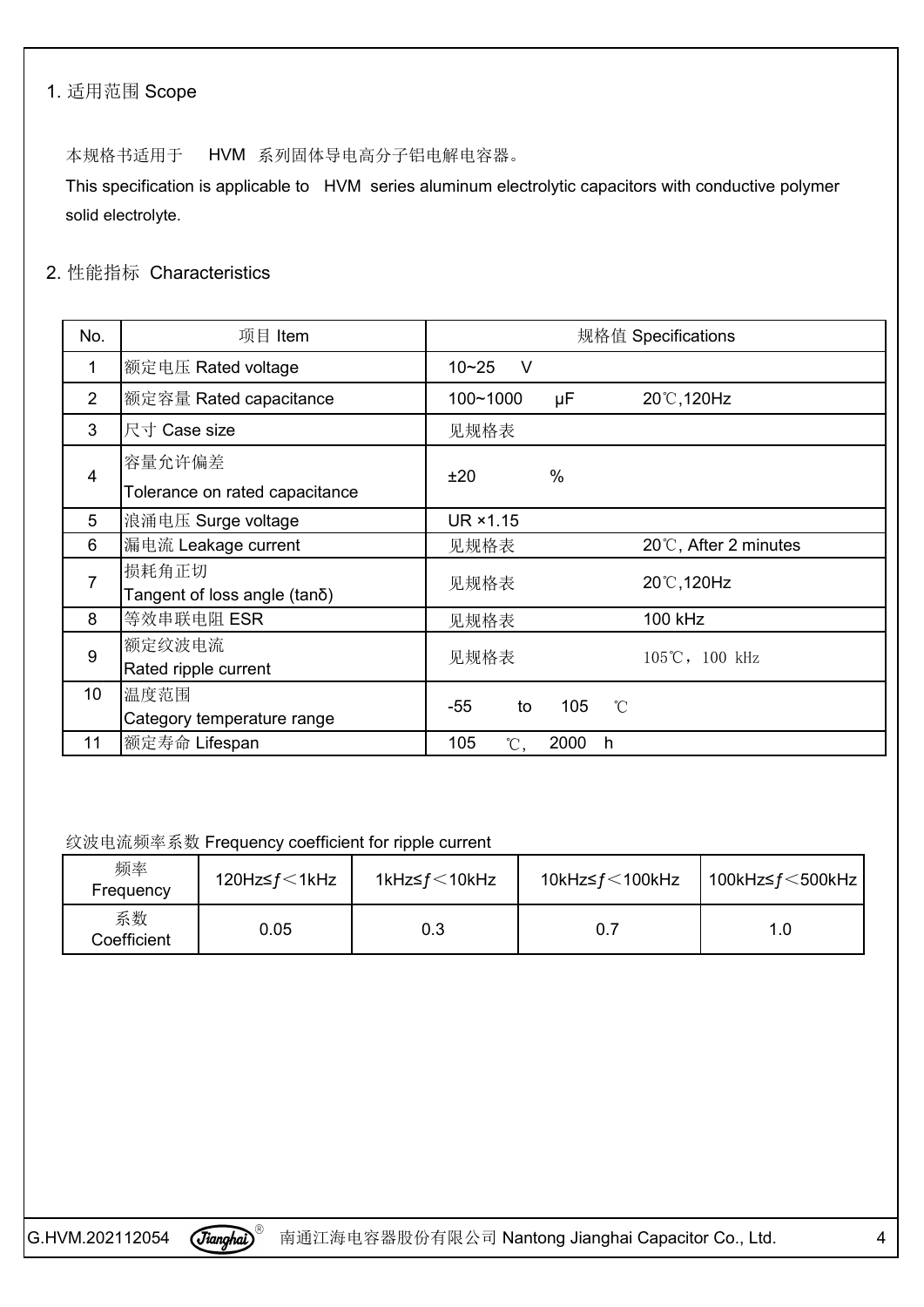|    |          |                     | 3. 规格表 Specifications |                      |       |                                     |                                       |                   |                           |      |                |                |                            |                  |                |
|----|----------|---------------------|-----------------------|----------------------|-------|-------------------------------------|---------------------------------------|-------------------|---------------------------|------|----------------|----------------|----------------------------|------------------|----------------|
| 序号 | 额定<br>电压 | 额定<br>容量<br>$\mu F$ | 外形<br>尺寸              | 江海部品号                | 客户部品号 | $DF(\%)$<br>$20^{\circ}$ C<br>120Hz | $LC(\mu A)$<br>$20^{\circ}$ C<br>2min | ESR值<br>$m\Omega$ | <b>RC</b><br>纹波值<br>mArms | 寿命   | A<br>$\pm 0.2$ | B<br>$\pm 0.2$ | $\mathcal{C}$<br>$\pm 0.2$ | W                | D<br>$\pm 0.2$ |
|    | 10       | 820                 | $10*10.2$             | PCV1AVM821MC10FVTSWP |       | 12                                  | 1640                                  | 20                | 4820                      | 2000 | 10.3           | 10.3           |                            | $0.7^{\sim}1.1$  | 4.6            |
| 2  | 10       | 820                 | $10*10$               | PCV1AVM821MC10FVTSWP |       | 12                                  | 1640                                  | 20                | 4820                      | 2000 | 10.3           | 10.3           |                            | $0.7^{\sim}1.1$  | 4.6            |
|    | 16       | 100                 | $6.3*5.7$             | PCV1CVM101MF60FVTSWP |       | 12                                  | 320                                   | 34                | 2490                      | 2000 | 6.6            | 6.6            | 7.3                        | $0.5^{\circ}0.8$ | $\Omega$<br>∠  |
|    |          | 1000                | $10*12.5$             | PCV1CVM102MCACFVTSWP |       | 12                                  | 3200                                  | 14                | 5050                      | 2000 | 10.3           | 10.3           |                            | $0.7^{\sim}1.1$  | 4.6            |
|    | 25       | 100                 | $6.3*5.7$             | PCV1EVM101MF60FVTSWP |       | 12                                  | 500                                   | 40                | 2550                      | 2000 | 6.6            | 6.6            | 7.3                        | $0.5^{\sim}0.8$  | $\Omega$<br>∠  |

单位 Unit: mm

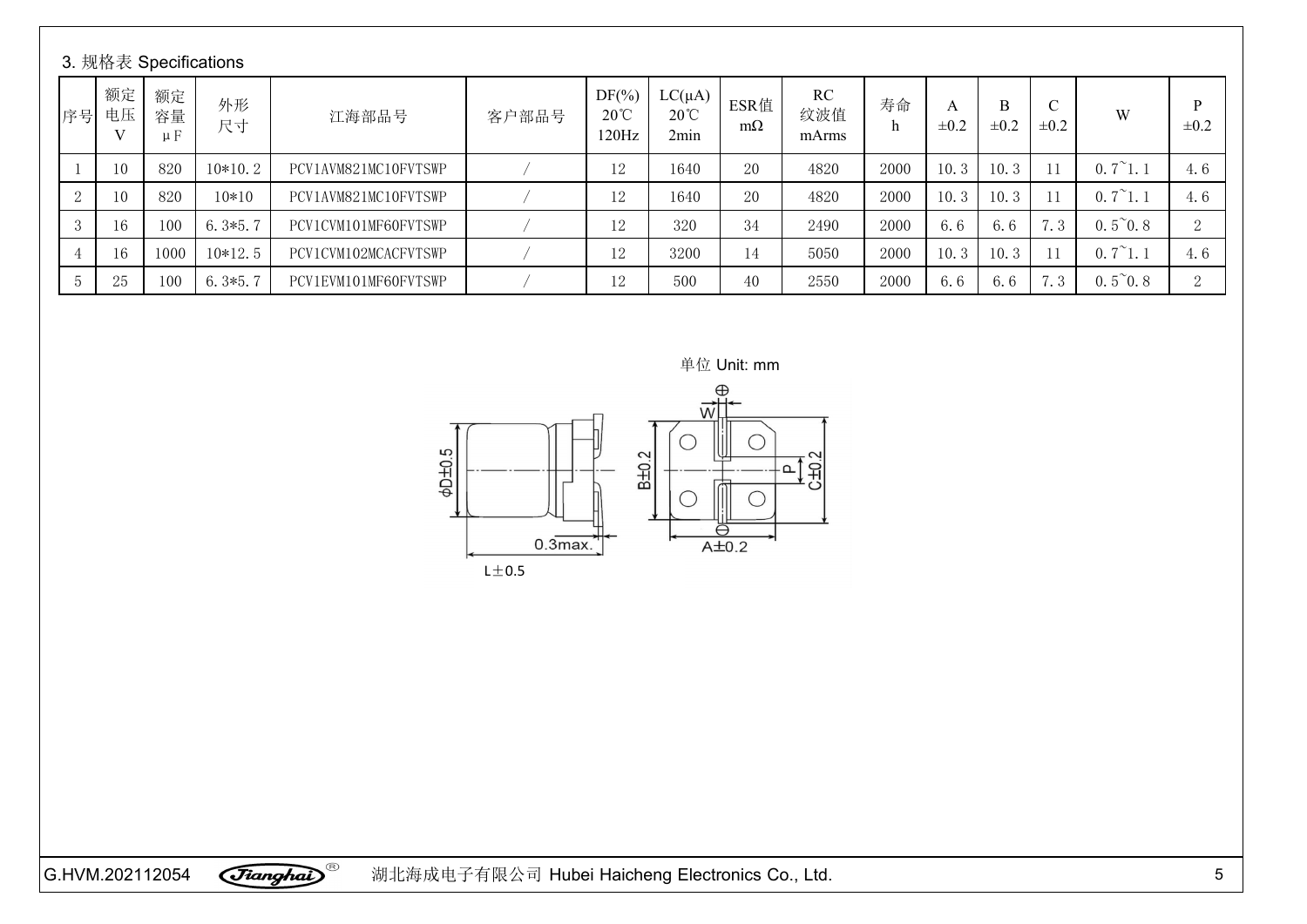#### 4. 标志 Marking

## 颜色: 蓝色 Color: Blue (Example: HVM 25V330)



#### 印字说明 Printed words

1)江海标志:JH

2)年份代码:制造年份,1位数字,0~9表示,如2021年为1,每十年一轮换。

|    |  |  |  |  |  | ' 年份   2018   2019   2020   2021   2022   2023   2024   2025   2026   2027   2028   2029   2030 |  |
|----|--|--|--|--|--|-------------------------------------------------------------------------------------------------|--|
| 代码 |  |  |  |  |  |                                                                                                 |  |

3)周代码:制造周,1位数字,1~26周分别印为26个大写字母A、B、C、D到Z;

27~52周分别印为26个小写字母a、b、c、d到z。

| 周  |    | 2  | 3  | 4      | 5       | 6  |    | 8  | 9  | 10 | 11 | 12           | 13 | 14           | 15      | 16 | 17 | 18 |
|----|----|----|----|--------|---------|----|----|----|----|----|----|--------------|----|--------------|---------|----|----|----|
| 代码 | A  | B  | C  | D      | Е       | F  | G  | H  |    | J  | K  | <b>L</b>     | м  | <sup>N</sup> | $\circ$ | P  | Q  | R  |
| 周  | 19 | 20 | 21 | 22     | 23      | 24 | 25 | 26 | 27 | 28 | 29 | 30           | 31 | 32           | 33      | 34 | 35 | 36 |
| 代码 | S  | т  | U  | $\vee$ | W       | X  | v  | Ζ  | a  | b  | C  | d            | e  |              | g       | h  |    |    |
| 周  | 37 | 38 | 39 | 40     | 41      | 42 | 43 | 44 | 45 | 46 | 47 | 48           | 49 | 50           | 51      | 52 |    |    |
| 代码 | k. |    | m  | n      | $\circ$ | p  | a  | r  | S. |    | u  | $\mathsf{v}$ | W  | x            | v       | z  |    |    |

4)印字模块数代码: 第一块用1表示, 第二块用2表示, 第三块用3表示, 以此类推。

5) 系列代码

| │系列│HVC│HVM│HVX│HVS│HVF│HVK│HVT│ |       |  |  |
|----------------------------------|-------|--|--|
| 代码 C                             | M   X |  |  |

6)负极:极性,负极标志

7)额定电压:如额定电压6.3V印字为6.3V

8) 静电容量 (单位μF), 如560μF印字为560。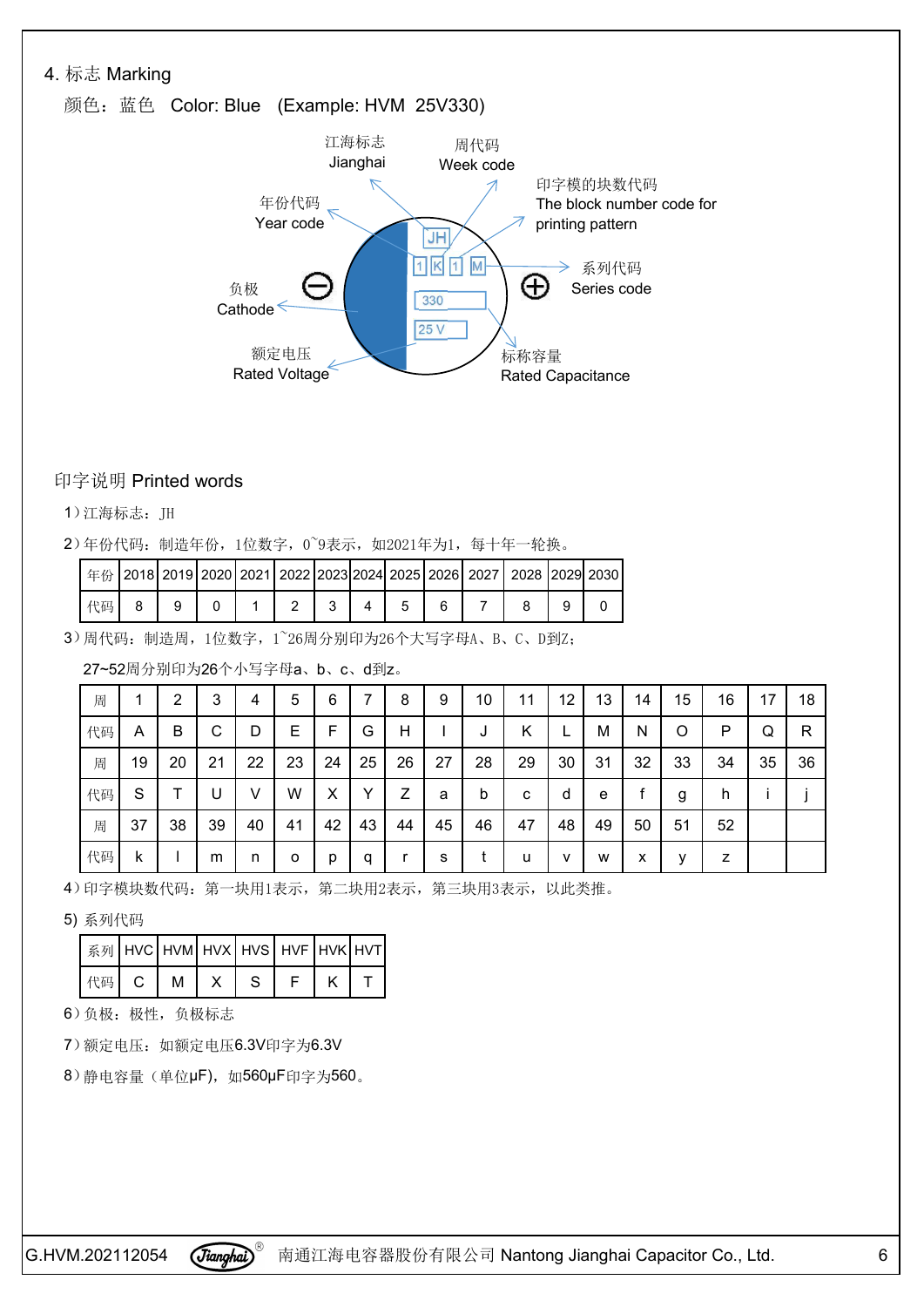#### 5. 构造 Construction



| No.            |               | 成分 Compositions  |  |  |  |
|----------------|---------------|------------------|--|--|--|
|                |               | 正极箔 Anode foil   |  |  |  |
| $\overline{2}$ |               | 负极箔 Cathode foil |  |  |  |
| 3              | 芯包<br>Element | 电解纸 Separator    |  |  |  |
| 4              |               | 胶带 Tape          |  |  |  |
| 5              |               | 聚合物 Polymer      |  |  |  |
| 6              |               | 皮塞 Rubber        |  |  |  |
|                |               | 铝梗 Al-tap        |  |  |  |
| 8              | 引线 Lead wires |                  |  |  |  |
| 9              | 铝壳 Case       |                  |  |  |  |
| 10             |               | 座板 Base          |  |  |  |

6. 编码规则 Part number system (Example : HVM 25V330 10\*12.5 )

| PC                        |                          |                          | 1A |                         | VM         | 821                          |      | M                                |   | C10                        |           |
|---------------------------|--------------------------|--------------------------|----|-------------------------|------------|------------------------------|------|----------------------------------|---|----------------------------|-----------|
| 电容类型<br>Capacitor<br>type | 端子形状<br>Terminal<br>type | 电压代码<br>Rated<br>voltage |    | 系列代码<br>Series<br>Icode |            | 容量代码<br>Capacitance<br>Icode |      | 容量偏差<br>Capacitance<br>tolerance |   | 尺寸代码<br>Dimension<br>Icode |           |
| $PC =$                    | v =                      | 1A                       | 10 | VM                      | <b>HVM</b> | 821                          | 820  | $+20%$                           |   | C <sub>10</sub>            | 10*10.2   |
| 聚合物电容                     | 贴片式                      | $1^\circ$<br>◡           | 16 |                         |            | 101                          | 100  | $-20%$                           | м | C10                        | 10*10     |
| Polymer Capacitor         | Vertical                 | E                        | 25 |                         |            | 102                          | 1000 |                                  |   | F60                        | $6.3*5.7$ |

| F۱,        | TS                    | W                      |                   |
|------------|-----------------------|------------------------|-------------------|
| 引线形状       | 引脚/间距尺寸               | 热收缩套管                  | 胶塞形状              |
| Lead Form  | Terminal / Pitch size | Heat shrinkable sleeve | Rubber plug shape |
| 表面安装       | 特殊长度                  | 涂层(无套管)                | 平皮塞               |
| <b>SMD</b> | Special length        | Laminated              | Flat rubber plug  |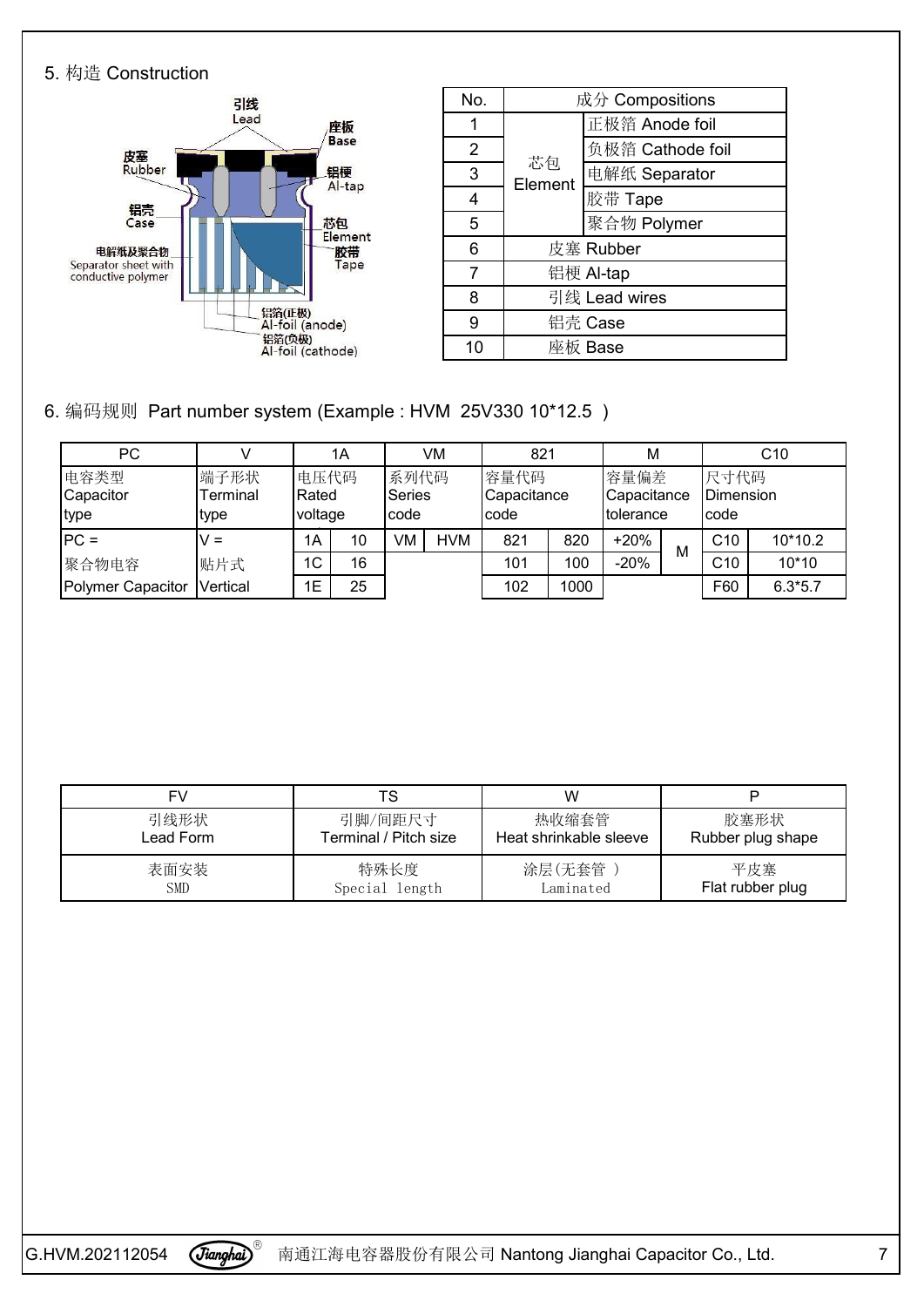| No.            | 项目 Item             | 特性 Characteristics                | 测试方法 Test method                                      |
|----------------|---------------------|-----------------------------------|-------------------------------------------------------|
|                | 漏电流                 | 见规格表值                             | 保护电阻: 1,000 Ω                                         |
|                | Leakage current     | See specifications list           | 施加额定电压2分钟                                             |
|                |                     |                                   | 如果有异议,请先进行电压处理                                        |
|                |                     |                                   | 电压处理:                                                 |
|                |                     |                                   | 105 °C±2 °C下<br>电容器应串联1000 Ω电阻,                       |
|                |                     |                                   | 施加额定电压2 h; 接着串联1Ω/V的电阻在标准                             |
|                |                     |                                   | 大气压下放置12~24 h冷却至室温。                                   |
|                |                     |                                   | Series resistor: 1,000 $\Omega$                       |
|                |                     |                                   | Applied rated voltage 2 minutes.                      |
|                |                     |                                   | If this value is doubtful, performed the voltage      |
|                |                     |                                   | treatment.                                            |
|                |                     |                                   | Voltage treatment: The capacitor should be            |
|                |                     |                                   | serially attached to a protective 1,000 $\Omega$      |
|                |                     |                                   | resistor and d.c. voltage equivalent to the           |
|                |                     |                                   | rated voltage should be applied for 2h at<br>105      |
|                |                     |                                   | ℃±2℃. Next, after letting the capacitor cool to       |
|                |                     |                                   | room temperature, it should be discharged             |
|                |                     |                                   | through a resistor of approximately 1 $\Omega$ /V and |
|                |                     |                                   | then stored at standard atmospheric                   |
|                |                     |                                   | conditions for 12 h to 24 h.                          |
| $\overline{2}$ | 电容量                 | 见规格表值                             | 测量线路: 等效串联线路                                          |
|                | Capacitance         | See specifications list           | 频率: 120 Hz±10%                                        |
|                |                     |                                   | 测量电压: ≤0.5 Vrms                                       |
|                |                     |                                   | Measuring circuit: Equivalent series circuit          |
|                |                     |                                   | Frequency: 120 Hz±10%                                 |
|                |                     |                                   | Measuring voltage: ≤0.5 Vrms                          |
| 3              | 损耗角正切               | 见规格表值                             | 测量温度: 20℃±2℃                                          |
|                | Tangent of loss     | See specifications list           | Measuring temperature: 20°C±2°C                       |
|                | angle $(tan\delta)$ |                                   |                                                       |
|                | 4 等效串联电阻            | 见规格表值                             | 频率: 100 kHz±10%                                       |
|                | Equivalent          | See specifications list           | 测量电压: ≤0.5Vrms, 测量温度: 20℃±2℃                          |
|                | Series              |                                   | Frequency: 100 kHz±10%                                |
|                | Resistance          |                                   | Measuring voltage: ≤0.5Vrms                           |
|                | (ESR)               |                                   | Measuring temperature: 20°C±2°C                       |
| 5              | 可焊性                 | 95%以上面积的浸渍表面应附着一                  | 焊锡槽法                                                  |
|                | Solderability       | 层光滑焊锡。                            | 助焊剂: 约25%松香乙醇溶液, 焊料Sn-Ag-Cu                           |
|                |                     | At least 95% of circumferential   | 温度: 245℃±3℃, 时间: 2±0.3秒                               |
|                |                     | surface of the dipped portion of  | Solder bath method                                    |
|                |                     | termination shall be covered with | Flux: Rosin // Ethanol, About 25 wt%                  |
|                |                     | new solder.                       | 245℃±3℃ for Sn-Ag-Cu solder                           |
|                |                     |                                   |                                                       |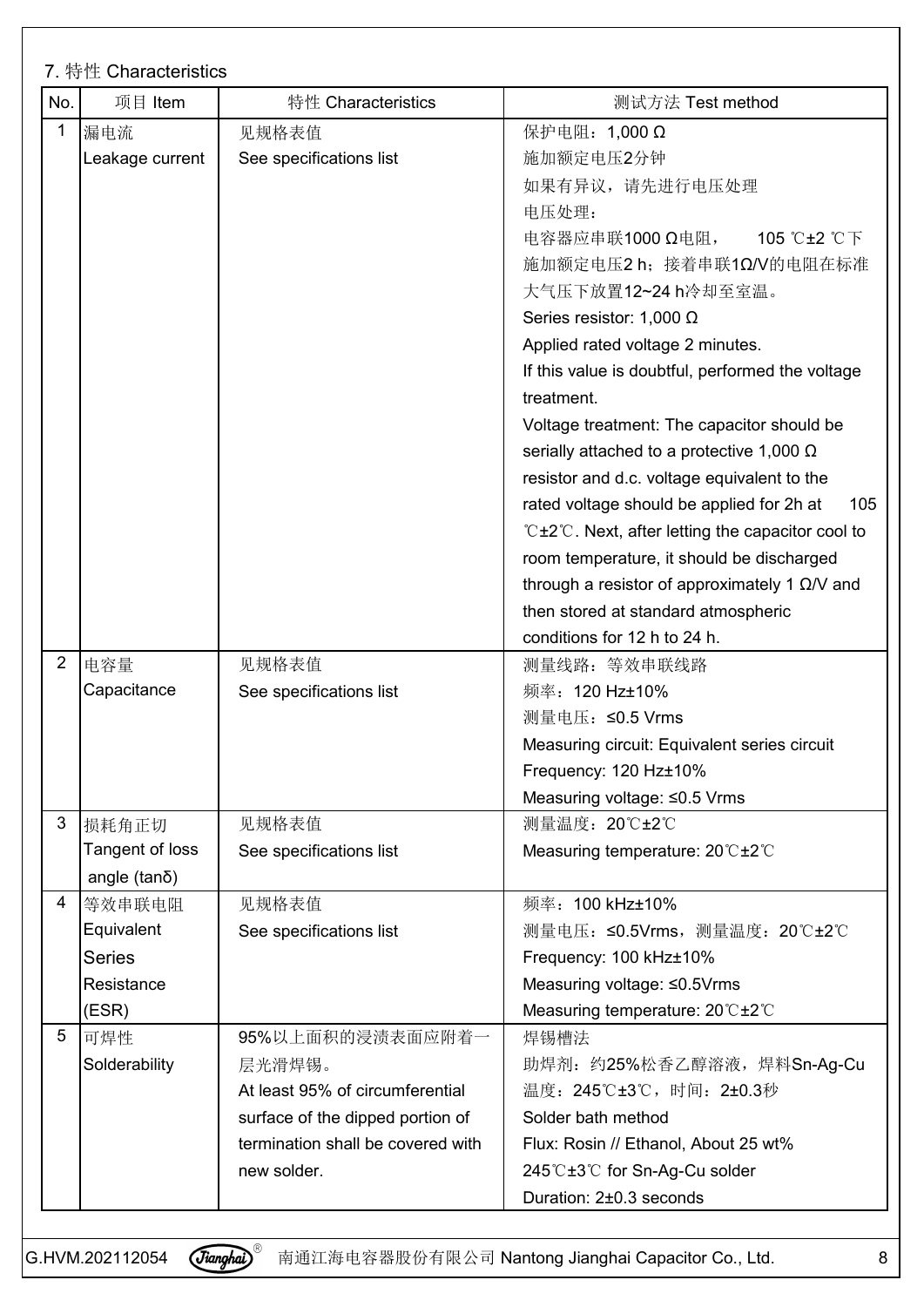| No.            | 项目 Item         |             | 特性 Characteristics               | 测试方法 Test method                                                                                                      |
|----------------|-----------------|-------------|----------------------------------|-----------------------------------------------------------------------------------------------------------------------|
| 6              | 耐焊接热            | 容量变化        | 初始值的±10%以内                       | A) 焊锡槽法                                                                                                               |
|                | Resistance to   | Capacitance | Within ±10% of the               | 温度: 260℃±5℃, 时间: 5±1秒                                                                                                 |
|                | soldering heat  | change      | initial value                    | B) 烙铁方法                                                                                                               |
|                |                 |             |                                  | 温度: 400℃±10°C                                                                                                         |
|                |                 | 损耗角正切       | 1.3倍项目2的规定值                      | 时间: 3+1/0 秒                                                                                                           |
|                |                 | Tanδ        | 以内                               | * 热保护: 1.6 mm厚的环氧树脂板                                                                                                  |
|                |                 |             | Within 1.3 times of the          |                                                                                                                       |
|                |                 |             | value of item 2.                 |                                                                                                                       |
|                |                 | 漏电流         | 项目2的规定值以内                        | A) Solder bath method                                                                                                 |
|                |                 | Leakage     | Within the value of              | Temperature: 260°C±5°C                                                                                                |
|                |                 | current     | item 2.                          | Duration: 5 ±1 seconds                                                                                                |
|                |                 |             |                                  | B) Soldering iron method                                                                                              |
|                |                 | 外观          | 无可见损伤, 标志清晰                      | Temperature: 400℃±10°C                                                                                                |
|                |                 | Appearance  | No visible damage,               | Duration: 3+1/0 seconds                                                                                               |
|                |                 |             | Legible marking                  | Heat protector: t=1.6 mm glass-epoxy board.                                                                           |
|                |                 |             |                                  |                                                                                                                       |
|                |                 |             |                                  |                                                                                                                       |
|                |                 |             |                                  |                                                                                                                       |
|                |                 |             |                                  |                                                                                                                       |
|                |                 |             |                                  |                                                                                                                       |
| $\overline{7}$ | 温度快速变化          | 容量变化        | 初始值的±10%以内                       | 施加电压: 无加电                                                                                                             |
|                | Rapid change of | Capacitance | Within ±10% of the               | 循环次数: 5次                                                                                                              |
|                | temperature     | change      | initial value                    | Applied voltage: Without load                                                                                         |
|                |                 |             | 项目2的规定值以内                        | Cycle number: 5 cycles                                                                                                |
|                |                 | 损耗角正切       | Within the value of              | $<$ t <sub>1</sub> /10<br>$<$ t <sub>1</sub> /10                                                                      |
|                |                 | Tanδ        |                                  | $T_{\rm B}$                                                                                                           |
|                |                 |             | item 2.                          | 温度 Temperature                                                                                                        |
|                |                 |             |                                  | $A_{\lambda}$<br>'B 时间Time— <del>→</del>                                                                              |
|                |                 | 漏电流         | 项目2的规定值以内<br>Within the value of | 30min<br>30min<br>$\left  \begin{array}{c} t_2 \\ \text{sum} \\ \text{sum} \end{array} \right $<br>$t_{1}$<br>$t_{1}$ |
|                |                 | Leakage     |                                  |                                                                                                                       |
|                |                 | current     | item 2.                          | 第一循环 First cycle                                                                                                      |
|                |                 |             |                                  | A 第一循环的起点                                                                                                             |
|                |                 | 外观          | 无可见损伤, 标志清晰                      | B 第一循环的终点及第二循环的起点                                                                                                     |
|                |                 | Appearance  | No visible damage,               | A start of first cycle<br>B end of first cycle and star of second cycle                                               |
|                |                 |             | Legible marking                  |                                                                                                                       |
|                |                 |             |                                  | $TA = -55$<br>$TB = 105$<br>$^\circ\!{\rm C}$<br>$^{\circ}$ C                                                         |
|                |                 |             |                                  |                                                                                                                       |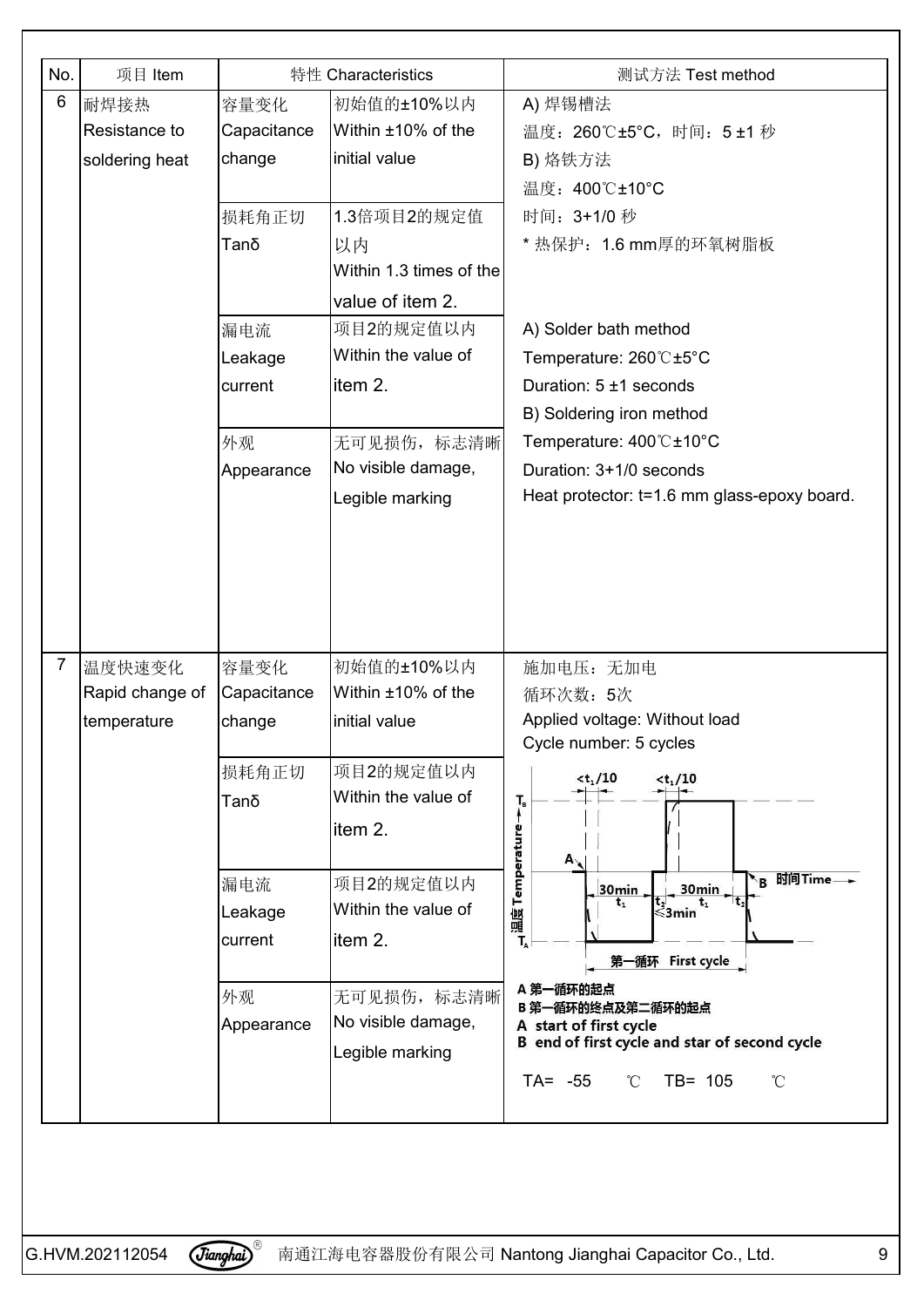| No. | 项目 Item           |             | 特性 Characteristics                        | 测试方法 Test method                                       |
|-----|-------------------|-------------|-------------------------------------------|--------------------------------------------------------|
| 8   | 高温存储              | 容量变化        | 初始值的±20%以内                                | 105 $\pm 2^{\circ}$ C<br>温度 Temp:                      |
|     | <b>Shelf Life</b> | Capacitance | Within ±20% of the initial                | 时间 Time: 1000+36 小时                                    |
|     |                   | change      | value                                     | 电压处理: 在常温下电容器串联保护                                      |
|     |                   |             |                                           | 电阻(1KΩ), 加额定电压30分钟, 放电                                 |
|     |                   | 损耗角正切       | ≤2倍项目2的规定值                                | 常温放置24~48小时后测量。                                        |
|     |                   | Tanδ        | Within 2 times of the value               |                                                        |
|     |                   |             | of item 2.                                | Condition : The DC rated voltage shall                 |
|     |                   | 漏电流         | 项目2的规定值以内                                 | be applied across the, capacitor and                   |
|     |                   | Leakage     | Within the value of item 2.               | its protective , resistor (1K $\Omega$ ) for 30        |
|     |                   | current     |                                           | minutes The capacitor shall then be                    |
|     |                   |             |                                           | stored under, standard Atmospheric                     |
|     |                   |             |                                           | conditions for 24 $\sim$ 48 hours.                     |
| 9   | 耐久性               | 容量变化        | 初始值的±20%以内                                | 105 $\pm 2^{\circ}$<br>温度:                             |
|     | Endurance         | Capacitance | Within ±20% of the initial value          | 2000<br>+48/-0小时<br>时间:                                |
|     |                   | change      |                                           | 施加电压: 额定电压                                             |
|     |                   | 损耗角正切       | ≤1.5倍项目2的规定值                              | Temperature:<br>105 $\pm 2^{\circ}$                    |
|     |                   | Tanδ        | Within 1.5 times of the value of item 2.  | Duration: 2000<br>$+48/ -0h$                           |
|     |                   |             | 等效串联电阻 ≤1.5倍项目2的规定值                       | Applied voltage: Rated voltage                         |
|     |                   | <b>ESR</b>  | Within 1.5 times of the value of item 2.  |                                                        |
|     |                   | 漏电流         | 项目2的规定值以内                                 |                                                        |
|     |                   |             | Leakage curre Within the value of item 2. |                                                        |
|     |                   | 外观          | 无可见损伤, 标志清晰                               |                                                        |
|     |                   | Appearance  | No visible damage, Legible marking        |                                                        |
|     | 10 稳态湿热           | 容量变化        | 初始值的±20%以内                                | 温度: 60±2℃                                              |
|     | Damp heat,        | Capacitance | Within ±20% of the initial value          | 相对湿度: 90~95%                                           |
|     | steady state      | change      |                                           | 时间: 1,000 + 24/ <sub>-0</sub> 小时                       |
|     |                   | 损耗角正切       | ≤1.5倍项目2的规定值                              |                                                        |
|     |                   | Tanδ        | Within 1.5 times of the value of item 2.  | Temperature: 60±2°C                                    |
|     |                   |             | 等效串联电阻 ≤1.5倍项目2的规定值                       | Relative humidity: 90 to 95%                           |
|     |                   | <b>ESR</b>  | Within 1.5 times of the value of item 2.  | Duration: $1,000$ <sup>+24</sup> / <sub>-0</sub> hours |
|     |                   | 漏电流         | 项目2的规定值以内                                 |                                                        |
|     |                   | Leakage     | (通电处理后)                                   |                                                        |
|     |                   | current     | Within the value of item 2.               |                                                        |
|     |                   |             | (After voltage treatment)                 |                                                        |
|     |                   | 外观          | 无可见损伤, 标志清晰                               |                                                        |
|     |                   | Appearance  | No visible damage, Legible marking        |                                                        |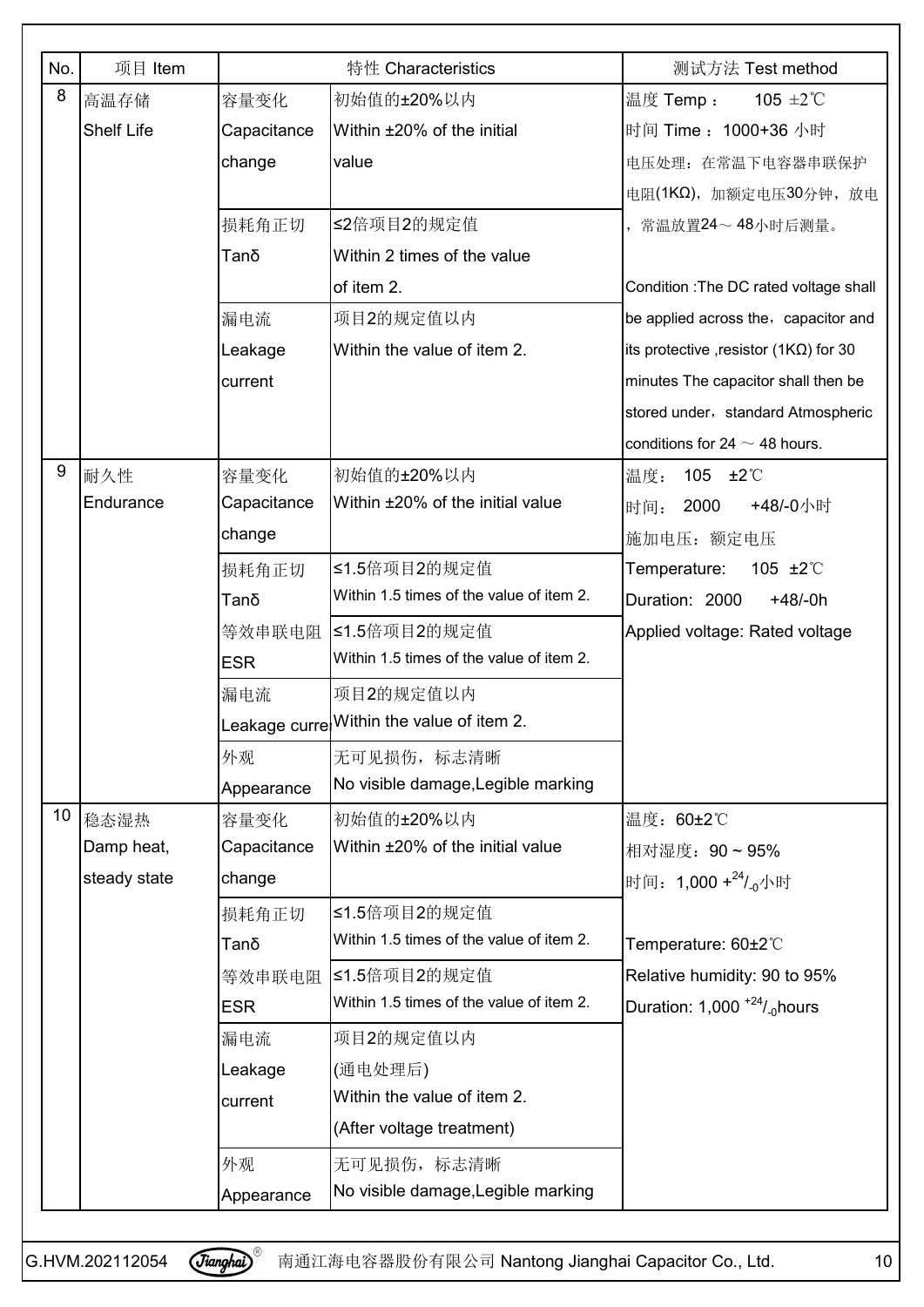| No.   | 项目 Item            |  |                | 特性 Characteristics                         |                                |                          | 测试方法 Test method                                                   |  |
|-------|--------------------|--|----------------|--------------------------------------------|--------------------------------|--------------------------|--------------------------------------------------------------------|--|
| 11    | 浪涌                 |  | 容量变化           | 初始值的±20%以内                                 |                                | 温度: 常温                   |                                                                    |  |
| Surge |                    |  | Capacitance    | Within ±20% of the                         |                                | 施加电压:<br><b>UR ×1.15</b> |                                                                    |  |
|       | change             |  | initial value  |                                            | 保护电阻: 1 kΩ                     |                          |                                                                    |  |
|       |                    |  | 损耗角正切          | ≤1.5倍项目2的规定值                               |                                |                          | 循环次数: 1,000次                                                       |  |
|       |                    |  | Tanδ           | Within 1.5 times of the value              |                                | (A) 充电: 30±5 秒           |                                                                    |  |
|       |                    |  |                | of item 2.                                 |                                | (B) 放电: 5.5 分钟           |                                                                    |  |
|       |                    |  |                | 等效串联电阻 ≤1.5倍项目2的规定值                        |                                |                          | (A) + (B): 1 个循环                                                   |  |
|       |                    |  | <b>ESR</b>     | Within 1.5 times of the value              |                                |                          | Temperature: Normal temperature                                    |  |
|       |                    |  |                | of item 2.                                 |                                |                          | Applied voltage: UR ×1.15                                          |  |
|       |                    |  | 漏电流            | 项目2的规定值以内                                  |                                |                          | Protective resistor: 1 $k\Omega$                                   |  |
|       |                    |  | Leakage        | Within the value of item 2.                |                                |                          | Cycle number: 1,000 cycles                                         |  |
|       |                    |  | current        |                                            |                                |                          | $(A)$ Charge: $30±5$ seconds                                       |  |
|       |                    |  | 外观             | 无可见损伤, 标志清晰                                |                                |                          | (B) Discharge: 5.5 minutes                                         |  |
|       |                    |  | Appearance     | No visible damage,                         |                                | $(A) + (B)$ : 1 cycle    |                                                                    |  |
|       |                    |  |                | Legible marking                            |                                |                          |                                                                    |  |
|       |                    |  |                |                                            |                                |                          |                                                                    |  |
| 12    | 高、低温特性             |  |                |                                            |                                |                          |                                                                    |  |
|       | Characteristics at |  | 阶段             | 温度                                         | 测试项目                           |                          | 特性                                                                 |  |
|       | high and low       |  | step           | Temperature                                | Item                           |                          | Characteristics                                                    |  |
|       | temperature        |  |                |                                            | 电容量<br>Capacitance             |                          | 初始限定值以内<br>Within the initial specified                            |  |
|       |                    |  |                | +20 $^\circ$ C $\pm$ 2 $^\circ$ C          | 损耗角正切                          |                          | value<br>初始限定值以内                                                   |  |
|       |                    |  | 1              |                                            | Tangent of loss angle          |                          | Within the initial specified<br>value                              |  |
|       |                    |  |                |                                            | 阻抗(100KHz)<br>Impedance(Z)     |                          | 初始限定值以内<br>Within the initial specified<br>value                   |  |
|       |                    |  | $\overline{2}$ | $-55^{\circ}$ C $\pm 3^{\circ}$ C<br>放置两小时 | 阻抗(100KHz)<br>Impedance(Z)     |                          | Z(-55℃)/Z(+20℃)≤1.25                                               |  |
|       |                    |  | 3              | +20 $^\circ$ C $\pm$ 2 $^\circ$ C          |                                |                          |                                                                    |  |
|       |                    |  | 4              | +105°C±2°C                                 | 漏电流<br>Leakage current         |                          | ≤12.5倍初始限定值<br>$\leq$ 12.5 times of the initial<br>specified value |  |
|       |                    |  |                | 放置两小时                                      | 阻抗(100KHz)<br>Impedance(Z)     |                          | Z(+105℃)/Z(+20℃)≤1.25                                              |  |
|       |                    |  |                |                                            | 容量变化<br>Capacitance change     |                          | 步骤1的±5%以内<br>Within ±5% of the Step 1                              |  |
|       |                    |  | 5              | +20°C±2°C                                  | 损耗角正切<br>Tangent of loss angle |                          | 初始限定值以内<br>Within the initial specified<br>value                   |  |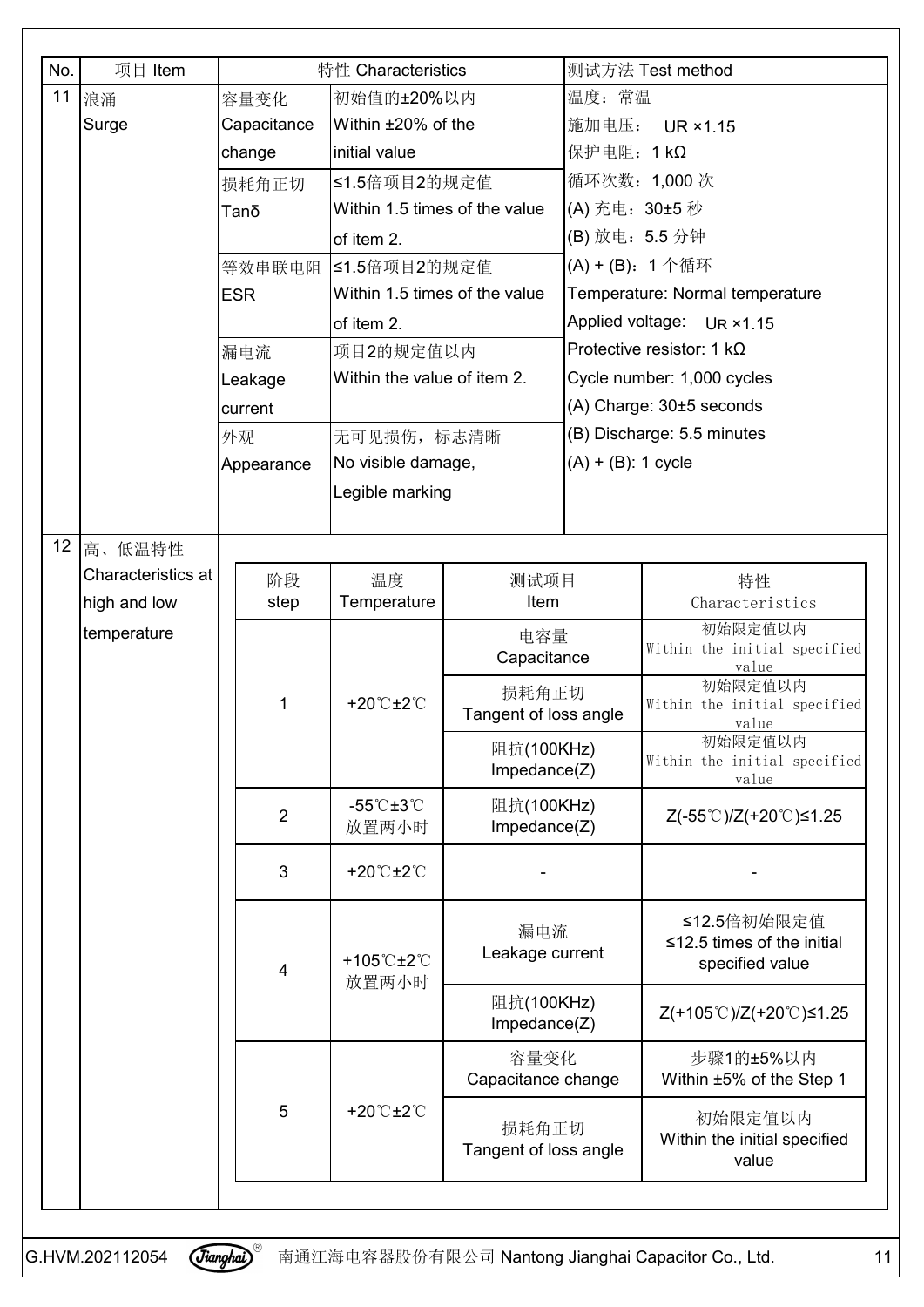| No. | 项目 Item          |             | 特性 Characteristics            | 测试方法 Test method                                 |  |
|-----|------------------|-------------|-------------------------------|--------------------------------------------------|--|
|     | 12 回流焊判定         | 容量变化        | 初始值的±10%以内                    | 回流焊条件请按照我司标准或者双方沟通                               |  |
|     | Reflow soldering | Capacitance | Within ±10% of the initial    | 认可的条件进行。如需进行二次回流焊,                               |  |
|     | determination    | change      | value                         | 二次回流焊需间隔1H以上。回流焊前后特                              |  |
|     |                  |             |                               | 性测试方法详见项目1~4.其中回流焊后漏                             |  |
|     |                  | 损耗角正切       | ≤1.3倍项目2的规定值                  | 电流测试前请进行电压处理※。                                   |  |
|     |                  | Tanδ        | Within 1.3 times of the value |                                                  |  |
|     |                  |             | of item 2.                    | 电压处理: 电容器应串联1000 Ω电阻,                            |  |
|     |                  |             | 等效串联电阻 ≤1.3倍项目2的规定值           | 105 ℃±2 ℃下施加额定电压2 h; 接着                          |  |
|     |                  | <b>ESR</b>  | Within 1.3 times of the value | 串联1 Ω/V的电阻在标准大气压下放置                              |  |
|     |                  |             | of item 2.                    | 12~24 h冷却至室温。                                    |  |
|     |                  | 漏电流         | 电压处理※后项目2的规定值                 |                                                  |  |
|     |                  | Leakage     | 以内                            | If reflow soldering is required, Please refer    |  |
|     |                  | current     | Within the value of item 2.   | to our standard or mutual recognition            |  |
|     |                  |             | after Voltage treatment.      | conditions. If we need two reflow soldering.     |  |
|     |                  | 外观          | 无可见损伤, 标志清晰                   | The two reflow soldering should be more          |  |
|     |                  | Appearance  | No visible damage,            | than 1H to do. The characteristic test           |  |
|     |                  |             | Legible marking               | method before and after reflow is detailed       |  |
|     |                  |             |                               | in item 1~4. After reflow soldering, voltage     |  |
|     |                  |             |                               | treatment is needed before leakage               |  |
|     |                  |             |                               | current test X.                                  |  |
|     |                  |             |                               | Voltage treatment:                               |  |
|     |                  |             |                               | The capacitor should be serially attached        |  |
|     |                  |             |                               | to a protective 1,000 $\Omega$ resistor and d.c. |  |
|     |                  |             |                               | Voltage equivalent to the rated voltage          |  |
|     |                  |             |                               | should be applied for 2 h at 105°C±2°C.          |  |
|     |                  |             |                               | Next, after letting the capacitor cool to        |  |
|     |                  |             |                               | room temperature, it should be discharged        |  |
|     |                  |             |                               | through a resistor of approximately $10/N$       |  |
|     |                  |             |                               | and then stored at standard atmospheric          |  |
|     |                  |             |                               | conditions for 12h to 24 h.                      |  |
|     |                  |             |                               |                                                  |  |
|     |                  |             |                               |                                                  |  |
|     |                  |             |                               |                                                  |  |
|     |                  |             |                               |                                                  |  |
|     |                  |             |                               |                                                  |  |
|     |                  |             |                               |                                                  |  |
|     |                  |             |                               |                                                  |  |
|     |                  |             |                               |                                                  |  |
|     |                  |             |                               |                                                  |  |
|     |                  |             |                               |                                                  |  |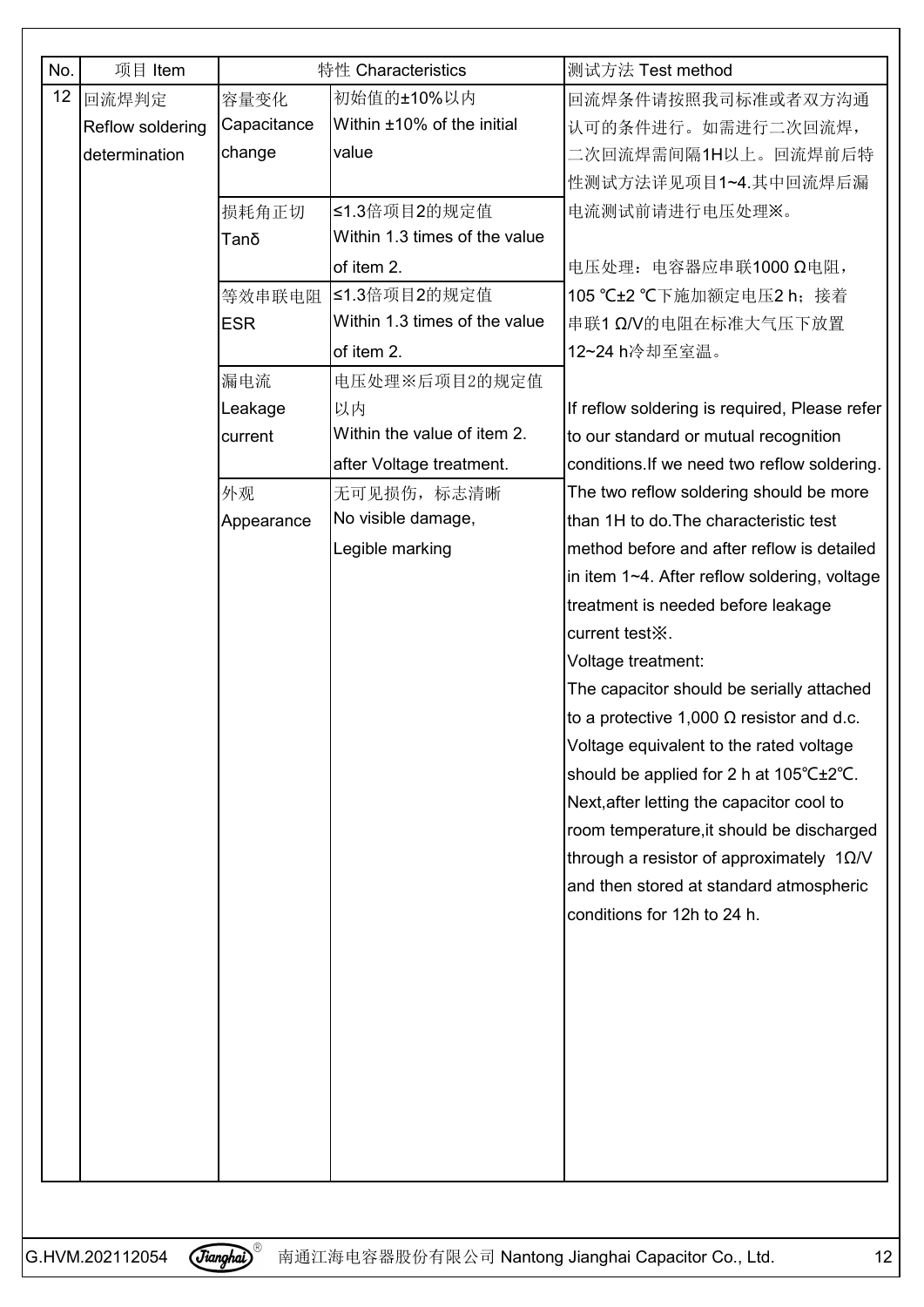## 8. 包装 Packing



| <b>Size</b> | A    | B    | W    | Е    |      | P    | r    |      |
|-------------|------|------|------|------|------|------|------|------|
|             | ±0.2 | ±0.2 | ±0.3 | ±0.1 | ±0.1 | ±0.1 | ±0.2 | ±0.2 |
| C10         | 10.7 | 10.7 | 24.0 | 1.75 | 11.5 | 16.0 | 11.0 | 0.4  |
| F60         | 7.0  | 7.0  | 16.0 | 1.75 | 7.5  | 12.0 | 6.3  | 0.4  |
| CAC         | 10.7 | 10.7 | 24.0 | 1.75 | 11.5 | 16.0 | 13.0 | 0.4  |

#### 8.2 轮盘尺寸 Reel Dimensions



G.HVM.202112054  $\sqrt{J$ *ianghai*)<sup>®</sup> 南通江海电容器股份有限公司 Nantong Jianghai Capacitor Co., Ltd. 13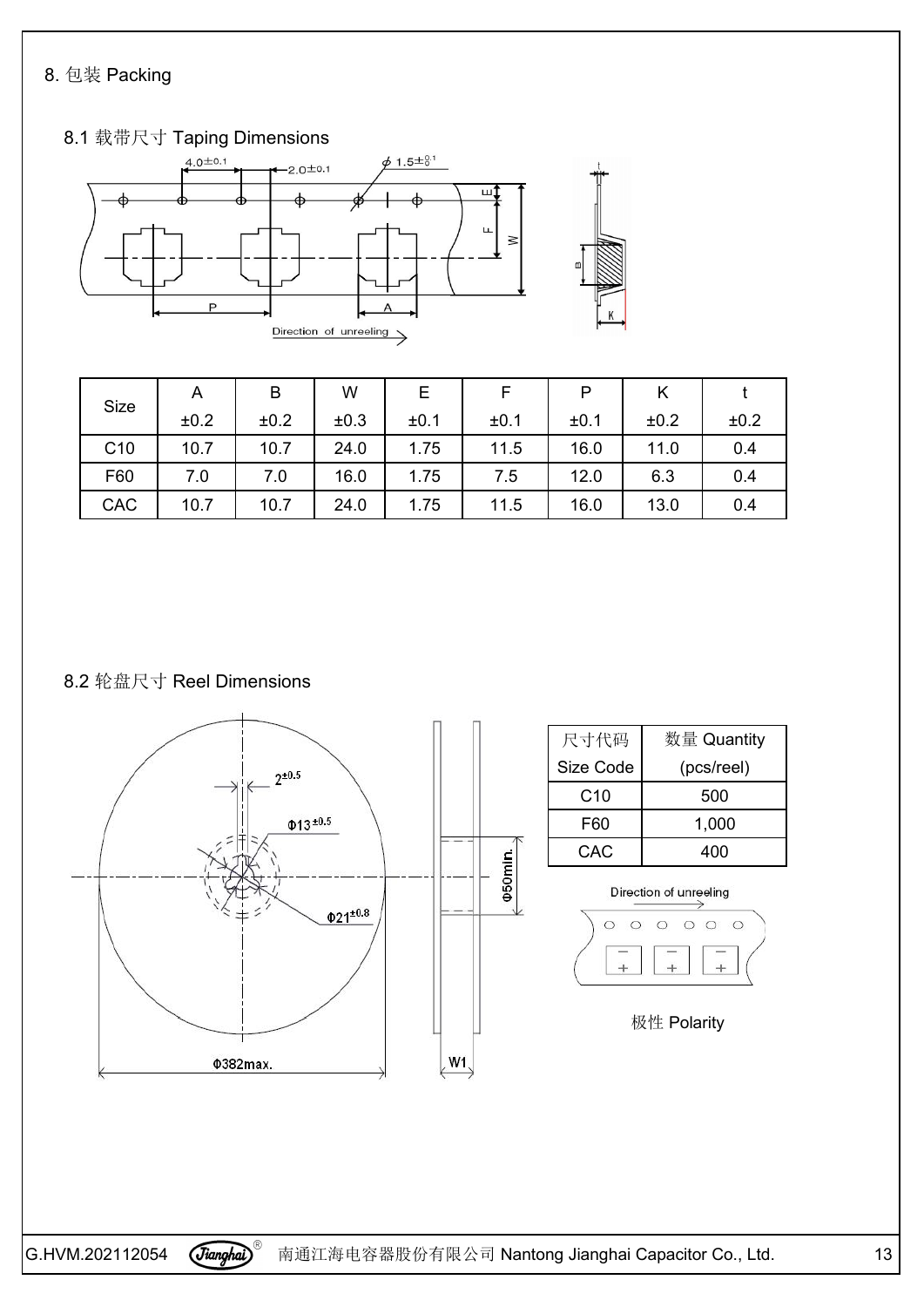#### 9. 环保方面 Environmental

符合欧盟RoHS 2002/95/EC标准。RoHS 2002/95/EC compliant. 符合无卤素IEC 61249-2-21:2003标准。Halogen-free, IEC 61249-2-21:2003 compliant. 溴、氯含量分别小于 900 ppm, 且溴与氯的含量总和小于 1,500 ppm。 The maximum total halogens contained in the resin plus reinforcement matrix is 1,500 ppm with a maximum chlorine of 900 ppm and maximum bromine being 900 ppm.

#### 10. 推荐回流焊曲线 Recommended reflow soldering conditions



| Voltage Range<br>(Vdc) | Preheat            | Time maintained<br>above 217°C | Time maintained<br>above 230°C | Peak<br>temperature | Reflow number |
|------------------------|--------------------|--------------------------------|--------------------------------|---------------------|---------------|
| $2.5 - 16V$            | 150~180℃           |                                |                                | 250℃ max.           | Twice or less |
|                        | $60 - 120$ seconds | 50 seconds max.                | 40 seconds max.                | 260℃ max.           | Only 1 time   |
| 20~200V                | 150~180℃           | 40 seconds max.                | 30 seconds max.                | 250℃ max.           | Twice or less |
|                        | $60 - 120$ seconds | 50 seconds max.                | 40 seconds max.                |                     | Only 1 time   |

\* All temperatures are measured on the topside of the Al-can and terminal surface.

\* Please ensure that the capacitor became cold enough to the room temperature (5 to 35°C) before the second reflow.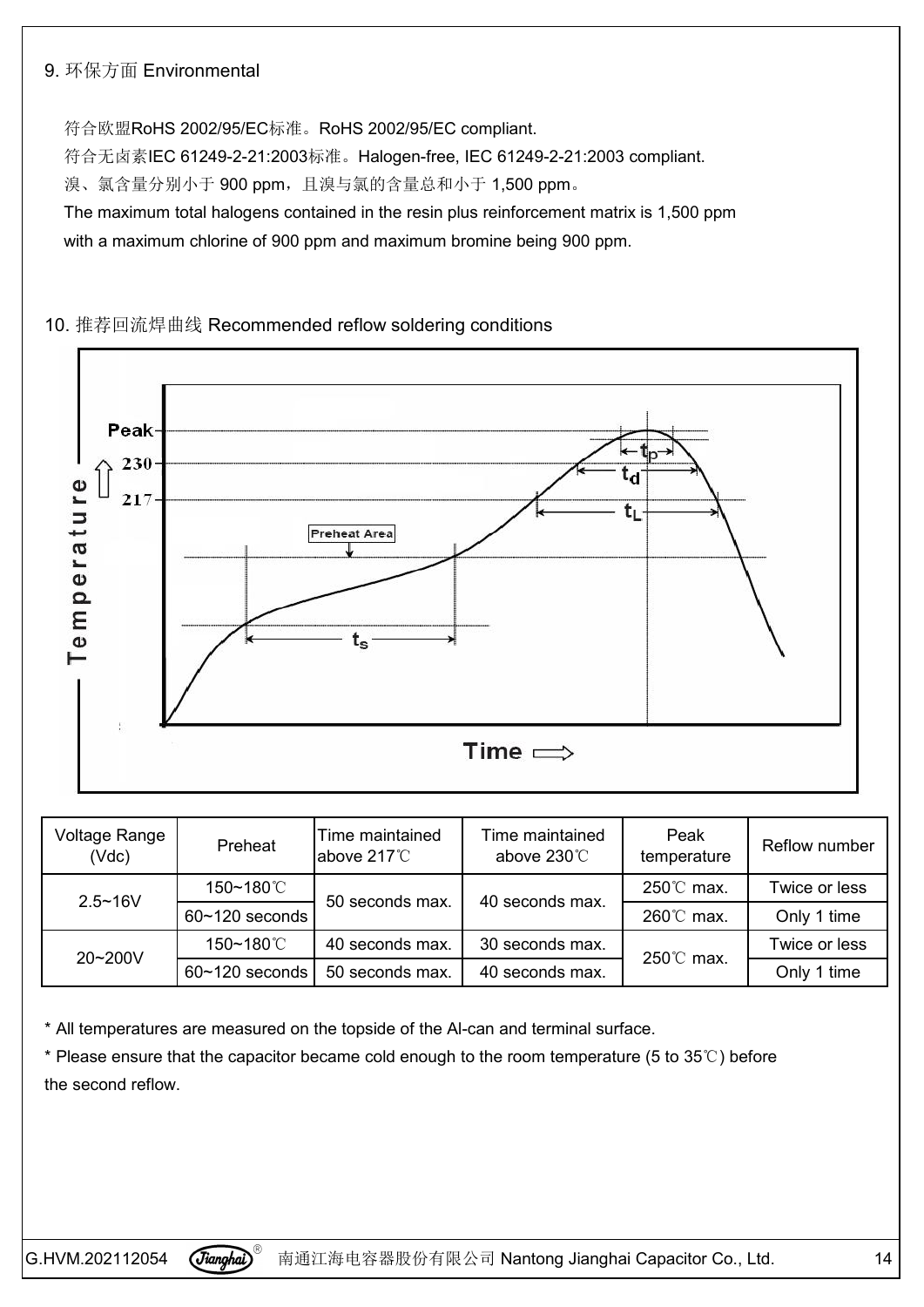## **11.Technical note** 使用注意事项

As aluminum solid capacitor with conductive polymer is different as the common capacitors which use electrolyte as cathode. Please note the following points in order to take full advantages of the aluminum solid capacitor with conductive polymer and ensure the most stable quality possible. 固体铝电解电容器具有不同于一般电解液作为阴极的铝电解电容器。为使导电性高分子铝电解电容器在 电路中发挥其优越的性能,在使用中请特别注意以下内容。

## **Crucial precautions**使用中需要特别注意的事项

| 1. Polarity                                                                                                                                                                                                                                                                                                                                                                                                                                          | 1. 极性                                                                                                             |
|------------------------------------------------------------------------------------------------------------------------------------------------------------------------------------------------------------------------------------------------------------------------------------------------------------------------------------------------------------------------------------------------------------------------------------------------------|-------------------------------------------------------------------------------------------------------------------|
| The solid aluminum electrolytic capacitor with positive and<br>negative electrodes.<br>Do not reverse the polarity when using. If happened,<br>increased leakage current or a decreased life span may<br>result.                                                                                                                                                                                                                                     | 导电性高分子型固体铝电解电容器的引出端子<br>有正负极之分。<br>在电路中使用切勿将正负极接反, 否则将有导<br>致电容器漏电流增加并将严重影响电容器的使用寿<br>命。                          |
| 2. Prohibited circuits                                                                                                                                                                                                                                                                                                                                                                                                                               | 2. 不推荐使用的电路                                                                                                       |
| The leakage current may become greater even if the<br>soldering conditions adhere to the specification require-<br>ments. Therefore, do not use the capacitors in the<br>following circuits because trouble or failure may occur.<br>a) High impedance circuits<br>b) Coupling circuits<br>c) Time constant circuits<br>d) Do not use the capacitors in circuits except those above<br>if changes in the leakage current affects circuit operations. | 导电性高分子型固体铝电解电容器在电路使用<br>中由于焊接等原因会导致漏电流增大, 因此不推荐<br>应用于以下电路。<br>a) 高阻抗电路<br>b) 耦合电路<br>c) 时间常数电路<br>d) 受漏电流影响较大的电路 |
| 3. Compliance with rated performance                                                                                                                                                                                                                                                                                                                                                                                                                 | 3. 禁止在过电压状态下使用                                                                                                    |
| The aluminum solid capacitor with conductive polymer<br>must be used under the rated voltage.<br>Over-voltage exceeding the rated voltage should not be<br>applied since it may cause a short circuit.                                                                                                                                                                                                                                               | 导电性高分子型固体铝电解电容器必须在<br>低于额定工作电压下使用。<br>瞬间的超过额定电压的过电压可能会导致<br>电容器的短路。                                               |
| 4. Considerations when soldering                                                                                                                                                                                                                                                                                                                                                                                                                     | 4. 电容器焊接时的注意事项                                                                                                    |
| The soldering conditions are to be within the range<br>prescribed in specifications.<br>If the specifications are not followed, there is a possibility<br>of the cosmetic defection, the intensive increase of leakage<br>current, and the capacitance reduction.                                                                                                                                                                                    | 电容器的焊接条件请在本公司所规定的范围内<br>进行。<br>强烈的焊接条件,可能会造成电容器电气性能<br>的劣化甚至外观不良, 严重时更会导致电容器漏电<br>流的急剧增加和容量急剧下降。                  |
| 5. Things to be noted before mounting                                                                                                                                                                                                                                                                                                                                                                                                                | 5. 线路板焊接时的注意事项                                                                                                    |
| The aluminum solid capacitors with conductive polymer is<br>sealed well, because of sealing the rubble may protrude,<br>please conform to the dimensional tolerance stipulated in the<br>specifications.                                                                                                                                                                                                                                             | 导电性高分子型固体铝电解电容器的封口皮塞具<br>有较好的密封效果, 由于封口的原因皮塞可能会有-<br>定程度的鼓起, 电路设计时请考虑本公司规格书的L尺<br>寸和引线的位置公差范围。                    |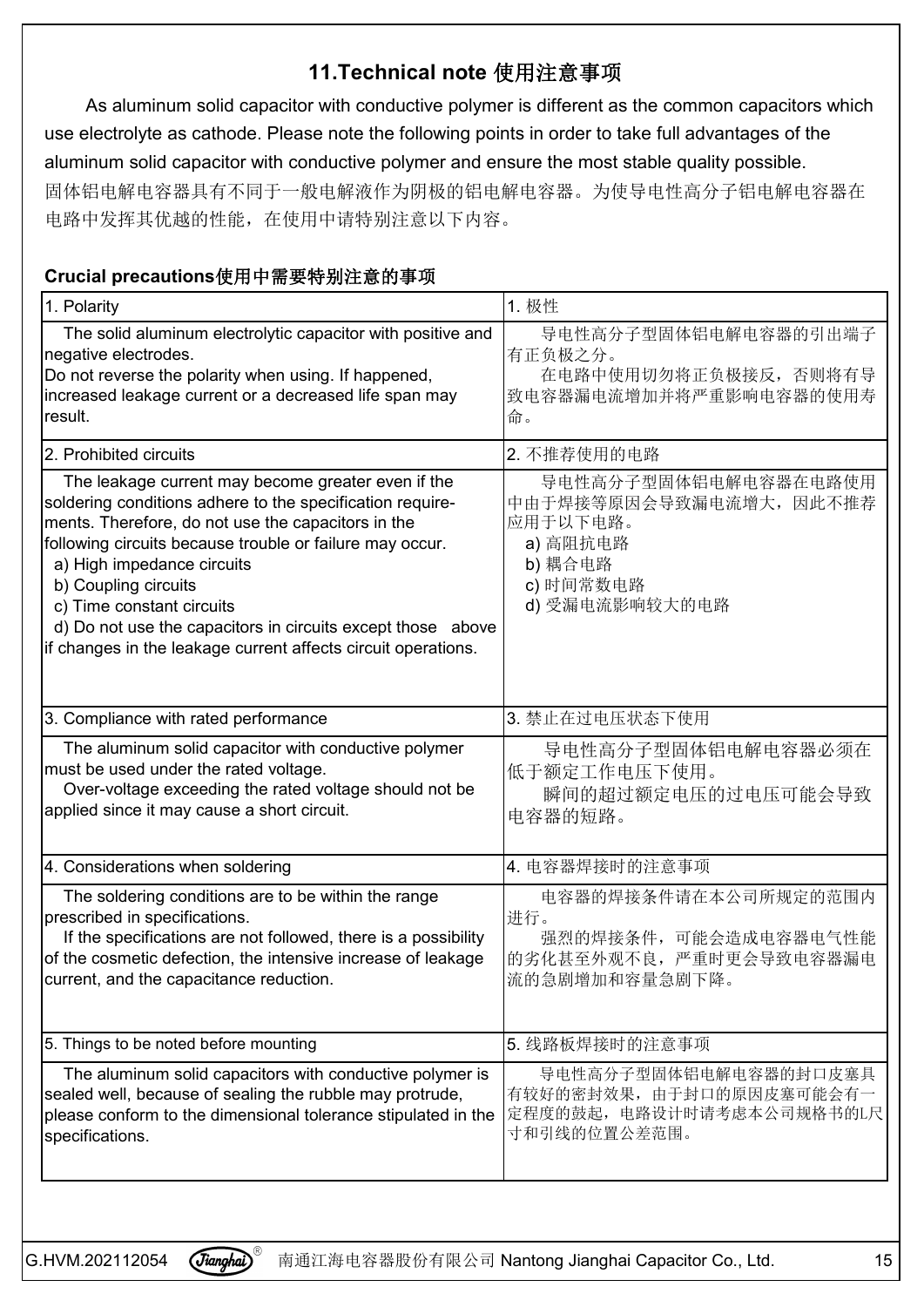| Points for attention 用户使用注意事项                                                                                                                                                                                                                                                                                                                                                                                                                                                     |                                                                                                                                          |
|-----------------------------------------------------------------------------------------------------------------------------------------------------------------------------------------------------------------------------------------------------------------------------------------------------------------------------------------------------------------------------------------------------------------------------------------------------------------------------------|------------------------------------------------------------------------------------------------------------------------------------------|
| 1. Considerations when circuit design                                                                                                                                                                                                                                                                                                                                                                                                                                             | 1. 电路设计的注意事项                                                                                                                             |
| (a) Confirm the characteristic before using                                                                                                                                                                                                                                                                                                                                                                                                                                       | (a) 额定电性能的使用确认                                                                                                                           |
| Please confirm the using and mounting conditions before<br>circuit design. Please confirm the using and mounting<br>conditions which are to be within the range prescribed in the<br>specification.                                                                                                                                                                                                                                                                               | 在电路设计前,请先确认电容器的使用及安装<br>环境, 请在本公司的技术手册或者规格书的规定条<br>件范围内正确使用。                                                                             |
| (b) Operating temperature and ripple current                                                                                                                                                                                                                                                                                                                                                                                                                                      | (b) 使用温度和纹波电流                                                                                                                            |
| Please confirm operating temperature is in the<br>specification.<br>Do not apply current that exceeds the rated ripple current.<br>When excessive ripple current is applied, the solid capacitor<br>may result in shorter life due to the internal heat increases.                                                                                                                                                                                                                | 使用温度请设定在规格书规定的范围之内。<br>使用电容器过程中切勿施加超过额定纹波电流的电<br>流。如有此现象的发生将会导致电容器内部急剧发<br> 热而严重缩短电容器的使用寿命。                                              |
| (c) leakage current                                                                                                                                                                                                                                                                                                                                                                                                                                                               | (c) 漏电流                                                                                                                                  |
| Heat pressure from soldering and mechanical stress from<br>transportation may cause the leakage current to become<br>large.<br>In such a case, leakage current will gradually decreased by 使用电压, 漏电流会有一定程度的降低。<br>applying voltage less than or to the rated voltage at a<br>temperature within the upper category temperature.                                                                                                                                                   | 对于高温无负荷、高温高湿无负荷及温度急剧<br>变化等试验也会导致漏电流的增大。<br>这种情况下, 在最高使用温度范围内施加额定                                                                        |
| (d) Applied voltage when circuit design                                                                                                                                                                                                                                                                                                                                                                                                                                           | (d) 电路设计时的施加电压                                                                                                                           |
| It can be applied with the rated voltage Sum of the DC<br>voltage value and the ripple voltage peak value must not<br>exceed the rated voltage. When DC voltage is low, negative<br>ripple voltage peak value must not become a reverse voltage<br>that exceeds 10% of the rated voltage. Using the capacitors<br>within 20% of the rated for applications which may cause the<br>reserve voltage during the transient when the power is turned<br>off or the source is switched. | 可以施加100%的额定电压。请在直流电压与<br>纹波电压的最大值不超过额定电压的范围内使用。<br>直流电压偏低时,纹波电压的负的最大值不能超过<br>额定电压的10%的反向电压。在切断电源等造成的<br>过渡现象中产生的反电压, 应在额定电压的20%以<br>内使用。 |
| (e) Capacitor insulation                                                                                                                                                                                                                                                                                                                                                                                                                                                          | (e) 电容器的绝缘性                                                                                                                              |
| Insulation in the laminate resin is not guaranteed. Be sure<br>to completely separate the case, negative lead terminal,<br>positive lead terminal and PC patterns will each other.                                                                                                                                                                                                                                                                                                | 电容器的表面喷塑涂层不保证完全绝缘。使用<br>电容器时请将外壳、负极引线、正极引线与周围组<br>件之间的线路完全分开。                                                                            |
| (f) Operating environmental restrictions                                                                                                                                                                                                                                                                                                                                                                                                                                          | (f) 工作环境限制                                                                                                                               |
| Do not use the capacitors in the following environments:<br>(1) Places where water, salt water, or oil can directly fall on it.<br>(2) Places filled with noxious gas such as hydrogen sulfide,<br>sulfide acid, chlorine, ammonia, etc.<br>(3) Place susceptible to zone, ultraviolet rays and radiation.                                                                                                                                                                        | 电容器在下列环境中禁止使用:<br>(1)在有水、卤水、油的地方<br>(2)充满有害气体的地方, 如硫化氢、亚硫酸、氯气<br>、氨气等<br>(3)容易受臭氧氧化、紫外线及放射线辐射的地方                                         |
| (g) others                                                                                                                                                                                                                                                                                                                                                                                                                                                                        | (g) 其它                                                                                                                                   |
| Design circuits after checking the following:<br>Electric characteristics are affected by temperature and<br>frequency fluctuations. Design circuits after checking the<br>following items.                                                                                                                                                                                                                                                                                       | 设计电路前请先确认以下内容:<br>电容器的电性能会受到温度和频率的影响, 在设计<br>前请先确认波动量。                                                                                   |

<mark>G.HVM.202112054  $\vec{G}$ *ianghai*)<sup>®</sup> 南通江海电容器股份有限公司 Nantong Jianghai Capacitor Co., Ltd. 16</mark>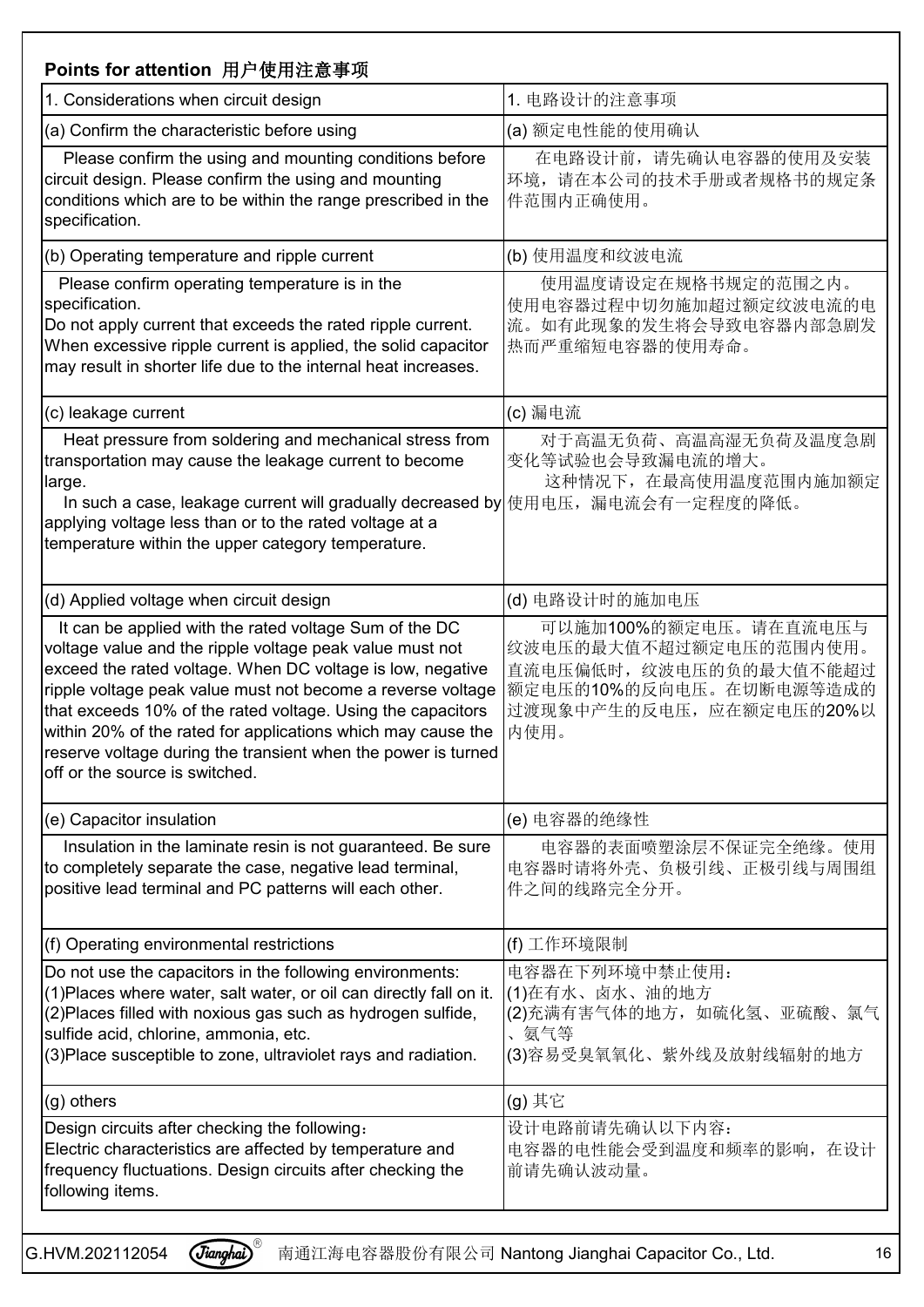| 2. Mounting precautions                                                                                                                                                                                                                                                                                                                                                                                                                                                                                                                      | 2. 安装注意事项                                                                                                                                                                                  |
|----------------------------------------------------------------------------------------------------------------------------------------------------------------------------------------------------------------------------------------------------------------------------------------------------------------------------------------------------------------------------------------------------------------------------------------------------------------------------------------------------------------------------------------------|--------------------------------------------------------------------------------------------------------------------------------------------------------------------------------------------|
| (a) Considerations before mounting                                                                                                                                                                                                                                                                                                                                                                                                                                                                                                           | (a) 安装前的注意事项                                                                                                                                                                               |
| Do not reuse the capacitors that have been assembled and<br>energized.<br>Leakage current may increase when the capacitors are<br>stored for a period of time. In this case, we recommend that<br>you apply the rated voltage for 1 hour at 60 $\sim$ 70°C with a<br>resistor load of $1k\Omega$ .                                                                                                                                                                                                                                           | 使用过的电容器不能再使用。<br>长期保存的电容器其漏电流会有不同程度的升高,<br> 此情况下请通过1kΩ的电阻进行施加额定电压处理<br>处理方法: 在60~70℃温度下施加额定电压1h。                                                                                           |
| (b) Considerations when mounting                                                                                                                                                                                                                                                                                                                                                                                                                                                                                                             | (b) 安装时的注意事项                                                                                                                                                                               |
| Mount after checking the capacitance and the rated voltage,<br>please confirm the polarity.<br>Do not drop the capacitors on the floor. Do not use the<br>capacitors that have been dropped.<br>Mount after checking that radial lead types of the capacitors<br>terminal pitch and diameter of PCB holes.                                                                                                                                                                                                                                   | 安装时注意电容器的标称容量和额定电压,并确认<br>极性。<br>安装过程中切勿将电容器掉落地面, 此电容器不能<br>再使用, 安装过程中防止电容器变形。<br>安装前请确认电容器的引线间距是否与线路板孔间<br>隔吻合。                                                                           |
| (c) Soldering with a soldering iron                                                                                                                                                                                                                                                                                                                                                                                                                                                                                                          | (c) 电烙铁焊接                                                                                                                                                                                  |
| Set the soldering temperature and time in the specifications.<br>Do not subject the capacitors itself to excessive stress when<br>soldering. Do not let the tip of the soldering iron touch the<br>capacitors itself.<br>The leakage current value after soldering may increase a<br>little, from a few µA to several hundred µA, depending on the<br>soldering conditions (preheating and solder temperature and<br>time, PCB material and thickness, ect.). The leakage current<br>can be reduced through self-repair by applying voltage. | 焊接温度、时间等请保持在本公司规格书规定的范<br>围内。<br>焊接时不要给电容器施加过度的应力, 通电的电烙<br>铁不要触及电容器本身。<br>焊接后电容器的漏电流因焊接预热条件、焊接温度<br>时间、线路板的材质及材质不同而发生很大的变<br> 化, 几十甚至几百微安, 但是在施加额定电压后处<br>于稳定状态时电容器由于自愈能力而会使其漏电流<br>逐渐减小。 |
| (d) Handing after soldering                                                                                                                                                                                                                                                                                                                                                                                                                                                                                                                  | (d) 后处理                                                                                                                                                                                    |
| Do not subject the capacitors itself to excessive stress after<br>soldering<br>Do not tilt, bend or twist the capacitors after it has been<br>soldered on the PCB.                                                                                                                                                                                                                                                                                                                                                                           | 电容器焊接在线路板后,请不要施加外力。<br>禁止将电容器倾斜、弯折、扭曲。                                                                                                                                                     |
| 3. Precautions with completed board                                                                                                                                                                                                                                                                                                                                                                                                                                                                                                          | 3. 电容器在设备中安装时的注意事项                                                                                                                                                                         |
| (1) Do not touch the lead terminals of the capacitors directly.<br>(2) Do not use electric conductive to cause short circuit<br>between the capacitors lead terminal. Do not subject the<br>capacitors to conductive solutions such as acid and alkaline<br>water solutions.<br>(3) Check the installation environment of the board the<br>capacitor is installed in.<br>Age the board at conditions that fall bellow the capacitors<br>ratings.                                                                                             | (1)安装过程中切勿直接接触电容器的引线端子。<br>(2)禁止将电容器的正负极之间用导线短路, 不要将<br>导电性的酸性或碱性溶液洒落在电容器表面。<br>(3)安装前确认电容器在设备中的安装环境。<br>(4)设备的试验温度要在电容器的额定范围内使用。                                                          |
| 4. Contingency failure                                                                                                                                                                                                                                                                                                                                                                                                                                                                                                                       | 4. 意外情况的处理                                                                                                                                                                                 |
| The electrolyte, electrolytic paper, sealing rubber, and sleeve<br>used in the capacitors are all combustible. When the current<br>is extraordinarily large after a short circuit, in the worst case,<br>the shorted-out section in the lead terminal or inside the<br>capacitor may ignite the rubber. Pay attention to the capacitor 塞和套管燃烧,所以在电路设计中应对电容器的安<br>mounting method, mounting position, pattern design, ect.                                                                                                                    | 导电性高分子型固体铝电解电容器组成材料包括电<br> 解质、电解纸、皮塞和套管属于可燃性物质, 电容<br> 器短路后电流值急剧增加, 导致引线端子和电容器<br>内部短路部分会产生电火花, 情况严重时会引起皮<br> 装方法和安装位置谨慎对待。                                                                |